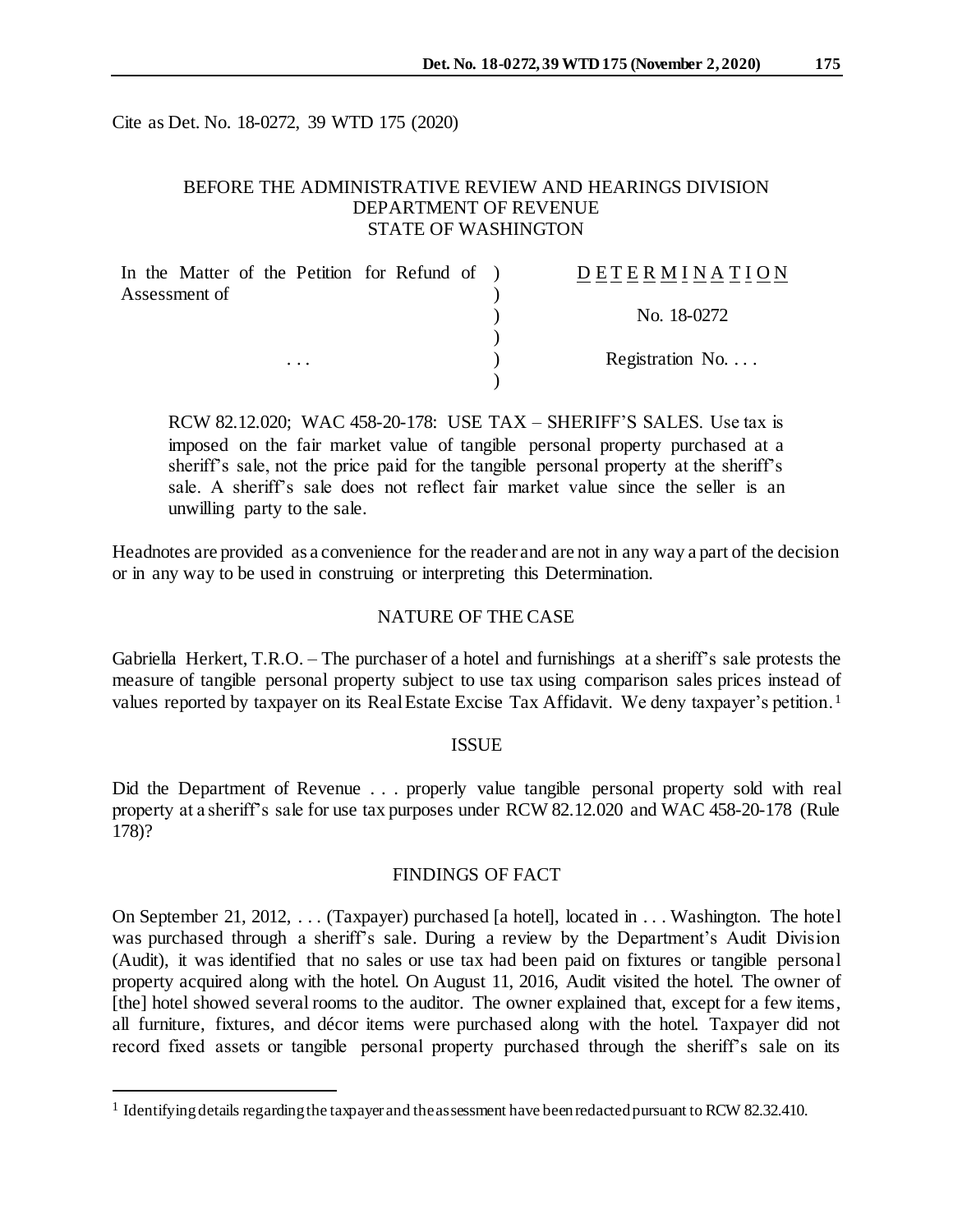depreciation schedules. Taxpayer provided no explanation as to why the personal property was not depreciated for federal income tax purposes. Audit requested Taxpayer provide a list and values of all assets purchased with the hotel. Taxpayer did not provide either the list or the value of the fixtures and tangible personal property acquired with the hotel.

Audit estimated the value of fixed assets and tangible personal property Taxpayer acquired. To estimate, Audit created a list of fixtures and tangible personal property based on observations made at the hotel, and on images available on [the] hotel's website. The hotel has 66 rooms. There were three types of rooms at the hotel. The rooms varied by the number of beds and furnishings. When estimating the value of personal property, Audit considered the number of beds and other furniture pieces located in each type of room.

Taxpayer provided a Real Estate Excise Tax Affidavit filed with the . . . County assessor's office by Taxpayer for the sheriff's sale on October 9, 2013. In the affidavit, Taxpayer listed the value of fixed assets and tangible personal property at \$ . . . . Taxpayer estimated the value of fixed assets, such as grills, lounge chairs, conference room and lobby furniture, at \$ ... Taxpayer allocated \$ . . . of the \$ . . . total to the tangible personal property. Divided among the 66 rooms available at the hotel, Taxpayer's Real Estate Excise Tax Affidavit reflected \$ . . . in tangible personal property per room.

Business owners are required to annually complete a Personal Property Tax Listing form identifying all taxable property located in the county, date of acquisition and value, including fullydepreciated property.<sup>2</sup> Audit requested copies of the Personal Property Tax Listing forms filed by Taxpayer for 2012 as well as subsequent years. Taxpayer did not provide copies of the Personal Property Tax Listing forms [or] an explanation as to why they were unavailable. Audit requested Taxpayer provide a list of fixtures with values to ascertain if Taxpayer's allocation between fixtures and tangible personal property could be substantiated. Audit requested Taxpayer provide supporting documentation to show that the total value placed on fixtures and tangible personal properties in the Real Estate Excise Tax Affidavit resulted from consideration of all the property purchased at the time of the sheriff's sale and their value at that time. Taxpayer did not provide documentation as requested.

Audit estimated the value of most items using the lowest possible cost found online on various websites. Audit valued some items using vendor purchase orders from 2012 for furniture replaced immediately after the purchase of the hotel. Audit calculated the total value of each room type multiplied by the number of rooms in each category. Audit then calculated a total value for fixed assets and tangible personal property. Audit credited Taxpayer for retail sales tax paid on additional items purchased in 2012. Audit estimated the value of Taxpayer's tangible personal property acquired with the sheriff's deed and assessed Taxpayer \$ . . . .<sup>3</sup> Taxpayer timely requested review.

j

<sup>&</sup>lt;sup>2</sup> Washington State Department of Revenue, Personal Property Tax, December 2012, https://dor.wa.gov/sites/default/files/legacy/Docs/Pubs/Prop\_Tax/PersProp.pdf (Last visited October 3, 2018).

<sup>&</sup>lt;sup>3</sup> Document No... includes  $\$\dots$  in retail sales tax,  $\$\dots$  in retailing business and occupation (B&O) tax,  $\$\dots$  in use tax and/or deferred sales tax, \$ . . . in convention and trade center tax, \$ . . . in special hotel/motel tax, \$ . . . in interest.Taxpayer only disputes that portion (\$ . . . ) of the \$ . . . in use tax/and or deferred sales tax related to use tax imposed on the furnishings included in its purchase at sheriff's sale.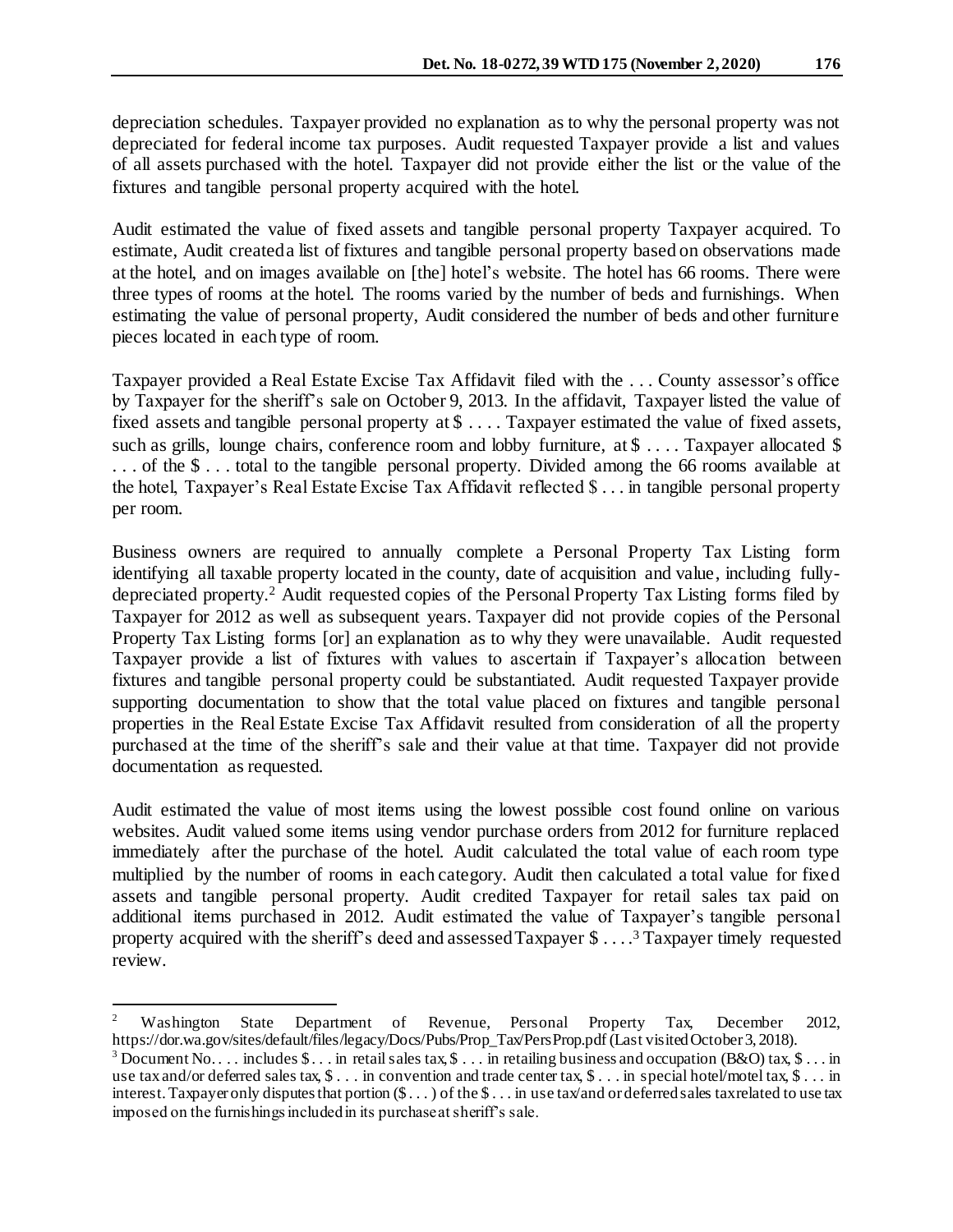## ANALYSIS

RCW 82.12.020 provides that use tax shall be collected from every consumer for the privilege of using, within Washington, any article of tangible personal property. The use tax supplements retail sales tax by imposing use tax of like amount upon every consumer within this state on any article of tangible personal property purchased at retail where the user has not paid retail sales tax on the purchase. Chapter 82.12 RCW; Rule 178. Thus, the use tax applies upon the use of tangible personal property where the sale or acquisition has not been subject to retail sales tax. Rule 178(2). Use tax liability arises at the time the purchased property is first put to use in this state. RCW 82.12.010(6)(a); Rule 178(5)(a). Use tax is imposed on "the value of the article used." RCW 82.12.020(4)(a).

RCW 82.12.010(7)(a) defines the "value of the article used" as follows:

"Value of the article used" is the purchase price for the article of tangible personal property, the use of which is taxable under this chapter. . . . In case the article used is . . . sold under conditions wherein the purchase price does not represent the true value thereof, the value of the article used is determined as nearly as possible according to the retail selling price at place of use of similar products of like quality and character under such rules as the department may prescribe.

RCW 82.12.010 defines the value of the article used to generally be the purchase price of the article. However, there are a number of specific situations where the value or the article used may be different than the amount of consideration paid or given by the buyer to the seller. *See* RCW 82.12.010(7). When an article is sold under conditions in which the purchase price does not represent the true value, the "value of the article used" is determined as nearly as possible according to the retail selling price at place of use of similar products of like quality and character. RCW [82.12.010\(7](http://app.leg.wa.gov/RCW/default.aspx?cite=82.12.010))(a); Rule 178(4)(b). This is frequently referred to as the fair market value of the property.

Rule 178(4)(b) addresses the measure of tax used when the article is sold under conditions in which the purchase price does not represent the true value. A comparison . . . of arm's length sales transactions is required when determining the value of the article used on the basis of the retail selling price of similar products. An arm's length sale generally involves a transaction negotiated by unrelated parties, each acting in his or her own self-interest. *Id.*; *see also Cascade Court Limited P.S. v. Noble*, 105 Wash. App. 563, 568, 20 P.2d. 997, 1002 (2007) ("Market value means the amount of money which a purchaser willing, but not obliged, to buy would pay an owner willing, but not obligated, to sell, taking into consideration all uses to which the property is adapted and might in reason be applied.").

The . . . County Sheriff's Department conducted a sale of the property to Taxpayer. A sheriff's sale is one of several methods that may be used to foreclose liens on property. *See* Chapter 60 RCW. In such a foreclosure, the owner is obligated to sell. Because the owner is obligated to sell the property, the transaction is not arm's length and the sales price does not represent the true value of the article used under RCW [82.12.010\(7](http://app.leg.wa.gov/RCW/default.aspx?cite=82.12.010))(a). Restatement Third of Property §8.3 (1997). The value of the article sold under these conditions is determined as nearly as possible according to the